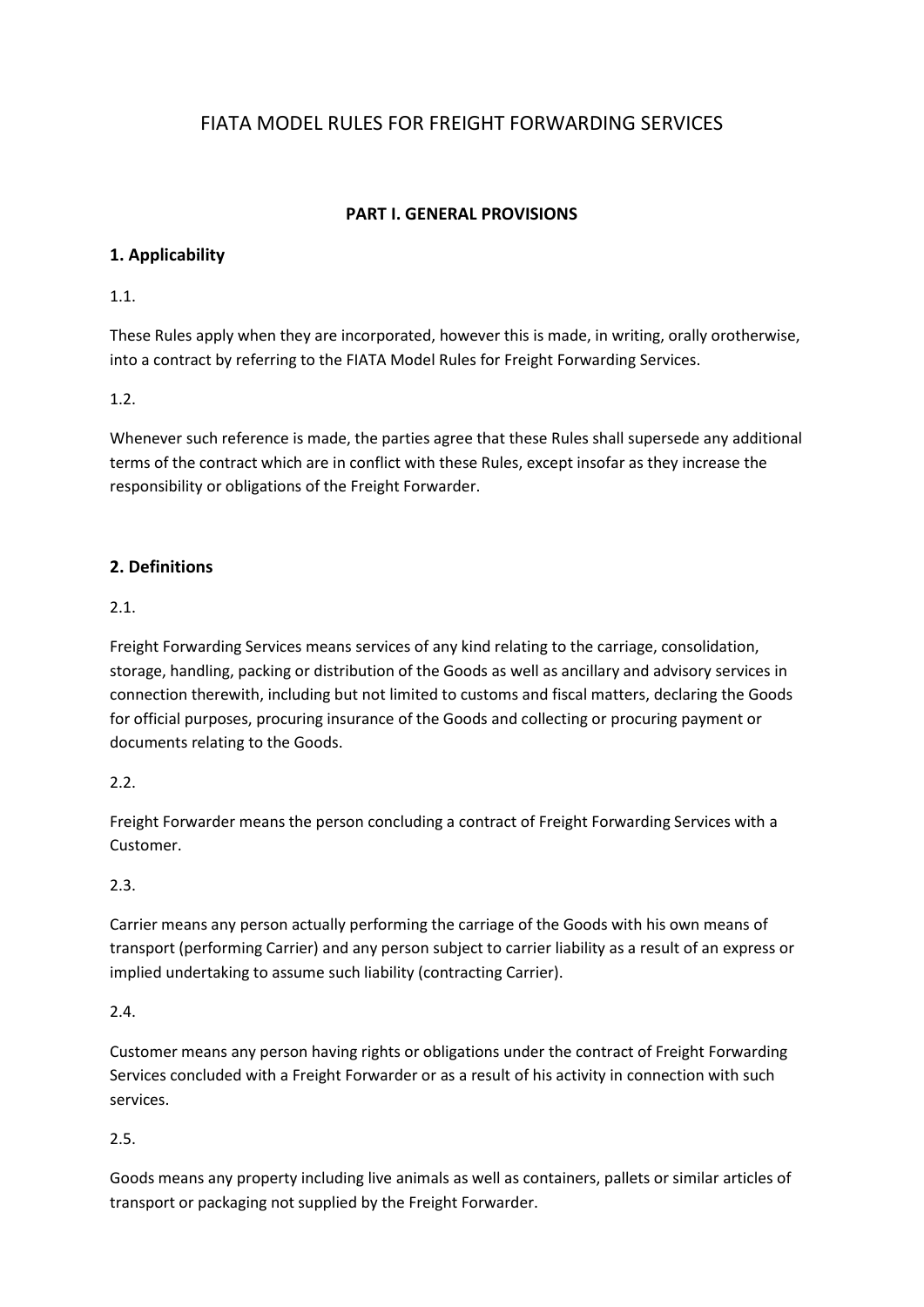### 2.6.

SDR means a Special Drawing Right as defined by the International Monetary Fund.

2.7.

Mandatory Law means any statutory law the provisions of which cannot be departed from by contractual stipulations to the detriment of the Customer.

2.8.

In writing includes written information generated, sent, received or stored by electronic, magnetic, optical or similar means, including, but not limited to, electronic data interchange, telegram, telex, telefax or electronic mail, if the information is accessible so as to be usable for subsequent reference.

#### 2.9.

Valuables means bullion, coins, money, negotiable instruments, precious stones, jewellery, antiques, pictures, works of art and similar properties whose value clearly exceeds the regular value of ordinary commercial goods or merchandise.

#### 2.10.

Dangerous Goods means Goods which are officially classified as hazardous as well as Goods which are or may become of a dangerous, inflammable, radioactive noxious or damaging nature.

#### **3. Insurance**

No insurance will be effected by the Freight Forwarder, except upon express instructions given in writing by the Customer. All insurances effected are subject to the usual exceptions and conditions of the Policies of the Insurance Company or Underwriters taking the risk. Unless otherwise agreed in writing the Freight Forwarder shall not be under any obligation to effect a separate insurance on each consignment, but may declare it on any open or general Policy held by the Freight Forwarder.

### **4. Hindrances**

If at any time the Freight Forwarder's performance is or is likely to be affected by any hindrance or risk of any kind (including the conditions of the Goods) not arising from any fault or neglect of the Freight Forwarder and which cannot be avoided by the exercise of reasonable endeavour, the Freight Forwarder may abandon the carriage of the Goods under the respective contract and, where reasonably possible, make the Goods or any part of them available to the Customer at a place which the Freight Forwarder may deem safe and convenient, whereupon delivery shall be deemed to have been made, and the responsibility of the Freight Forwarder in respect of such Goods shall cease. In any event, the Freight Forwarder shall be entitled to the agreed remuneration under the contract and the Customer shall pay any additional costs resulting from the above-mentioned circumstances.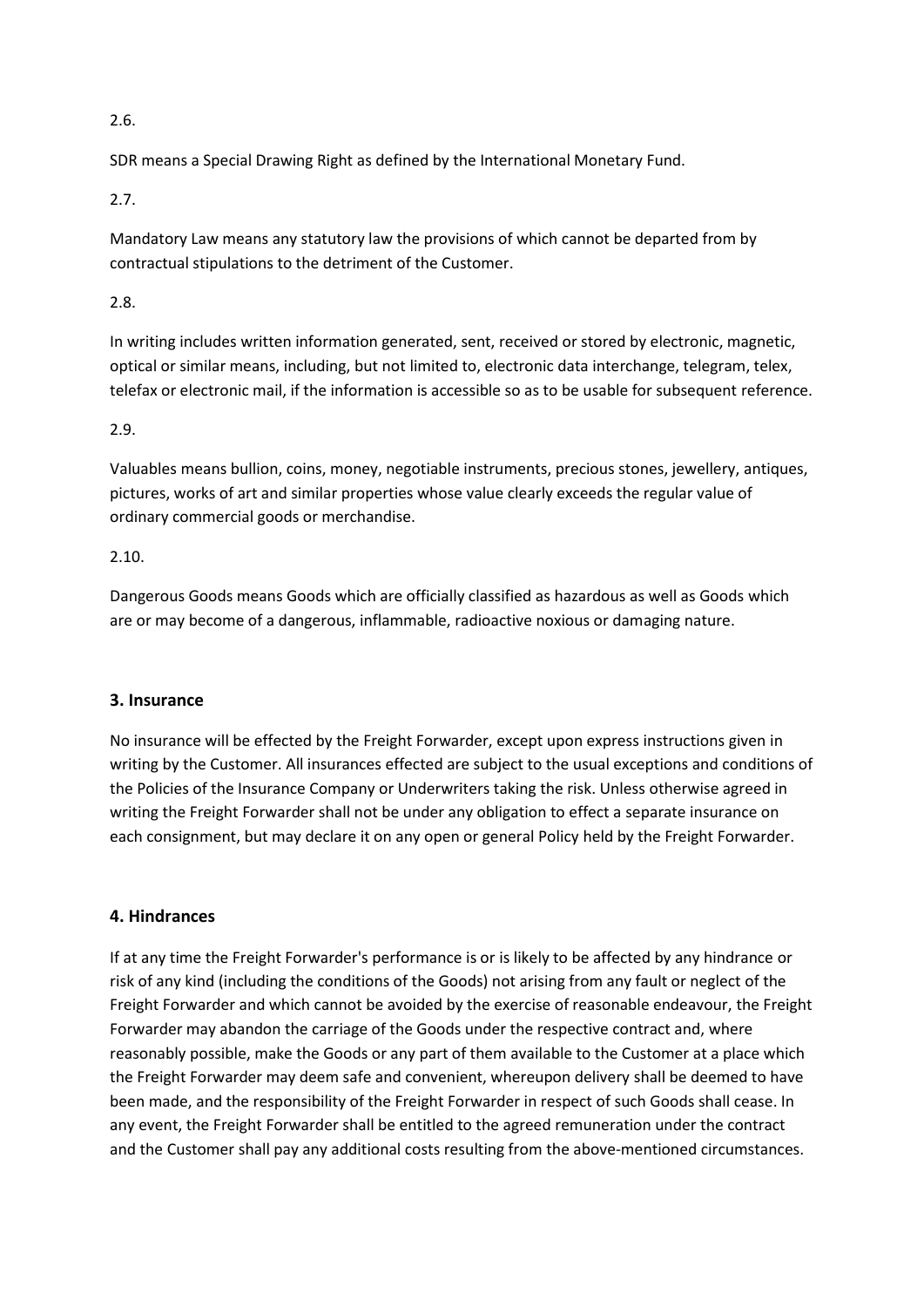### **5. Method and route of transportation**

The Freight Forwarder shall carry out his services according to the Customer's instructions as agreed. If the instructions are inaccurate or incomplete or not according to contract, the Freight Forwarder may at the risk and expense of the Customer act as he deems fit. Unless otherwise agreed, the Freight Forwarder may without notice to the Customer arrange to carry the Goods on or under deck. Unless otherwise agreed, the Freight Forwarder may, upon reasonable efforts to inform the Customer, choose or substitute the means, route and procedure to be followed in the handling, stowage, storage and transportation of the Goods.

## **PART II. THE FREIGHT FORWARDER'S LIABILITY**

### **6. The Freight Forwarder's liability (except as principal)**

- 6.1. Basis of liability
- 6.1.1. The Freight Forwarder's duty of care

The Freight Forwarder is liable if he fails to exercise due diligence and take reasonable measures in the performance of the Freight Forwarding Services, in which case he, subject to Art.8, shall compensate the Customer for loss of or damage to the Goods as well as for direct financial loss resulting from breach of his duty of care.

### 6.1.2. No liability for third parties

The Freight Forwarder is not liable for acts and omissions by third parties, such as, but not limited to, Carriers, warehousemen, stevedores, port authorities and other freight forwarders, unless he has failed to exercise due diligence in selecting, instructing or supervising such third parties.

## **7. The Freight Forwarder's liability as principal**

### 7.1. The Freight Forwarder's liability as Carrier

The Freight Forwarder is subject to liability as principal not only when he actually performs the carriage himself by his own means of transport (performing Carrier), but also if, by issuing his own transport document or otherwise, he has made an express or implied undertaking to assume Carrier liability (contracting Carrier). However, the Freight Forwarder shall not be deemed liable as Carrier if the Customer has received a transport document issued by a person other than the Freight Forwarder and does not within a reasonable time maintain that the Freight Forwarder is nevertheless liable as Carrier.

### 7.2. The Freight Forwarder's liability as principal for other services

With respect to services other than carriage of Goods such as, but not limited to, storage, handling, packing or distribution of the Goods, as well as ancillary services in connection therewith, the Freight Forwarder shall be liable as principal: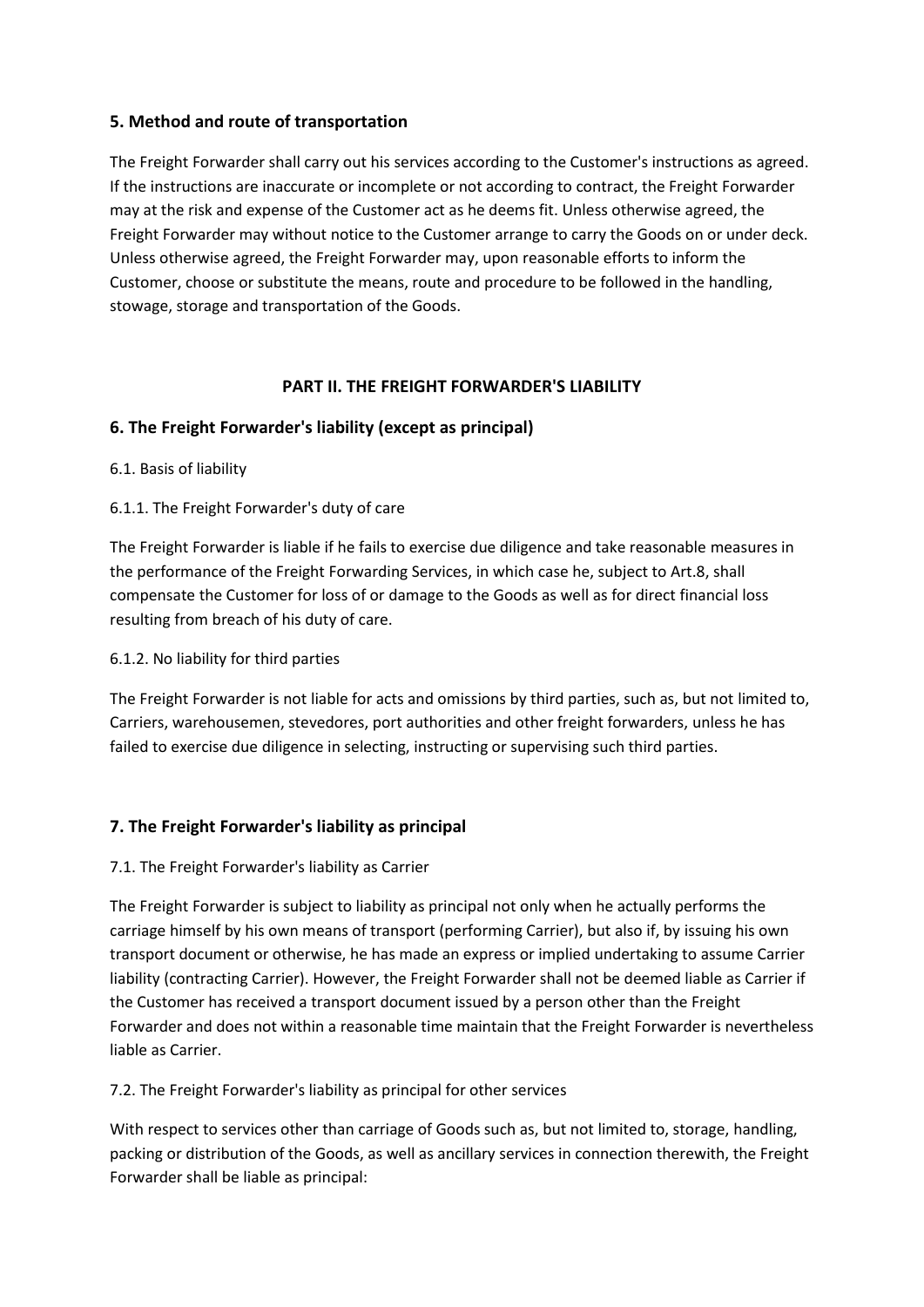- 1. when such services have been performed by himself using his own facilities or employees, or
- 2. if he has made an express or implied undertaking to assume liability as principal.
- 7.3. The basis of the Freight Forwarder's liability as principal

The Freight Forwarder as principal shall, subject to Art. 8, be responsible for the acts and omissions of third parties he has engaged for the performance of the contract of carriage or other services in the same manner as if such acts and omissions were his own and his rights and duties shall be subject to the provisions of the law applicable to the mode of transport or service concerned, as well as the additional conditions expressly agreed or, failing express agreement, by the usual conditions for such mode of transport or services.

#### **8. Exclusions, assessment, and monetary limits of liability**

8.1. Exclusions

The Freight Forwarder shall in no event be liable for:

1. Valuables or Dangerous Goods unless declared as such to the Freight Forwarder at the time of the conclusion of the contract,

2. loss following from delay unless expressly agreed in writing,

3. indirect or consequential loss such as, but not limited to, loss of profit and loss of market,

4. loss of or damage to the goods due to inherent defect of the goods,

5. acts or omissions of Customer, its agents or any third party that the Customer employs,

6. improper packing or marking of the goods, unless the Freight Forwarder is liable as principal for such services under Art. 7.2.

#### 8.2. Assessment of compensation

The value of the Goods shall be determined according to the current commodity exchange price or, if there is not such price, according to the current market price or, if there is no commodity exchange price or current market price, by reference to the normal value of the Goods of the same kind and quality.

#### 8.3. Monetary limits

#### 8.3.1. Loss of or damage to the Goods

The provisions of Art. 7.3. notwithstanding, the Freight Forwarder shall not be or become liable for any loss of or damage to the Goods in an amount exceeding the equivalent of 2 SDR per kilogram of gross weight of the Goods lost or damaged unless a larger amount is recovered from a person for whom the Freight Forwarder is responsible. If the Goods have not been delivered within ninety consecutive days after the date when the Goods ought to have been delivered, the claimant may, in the absence of evidence to the contrary, treat the Goods as lost.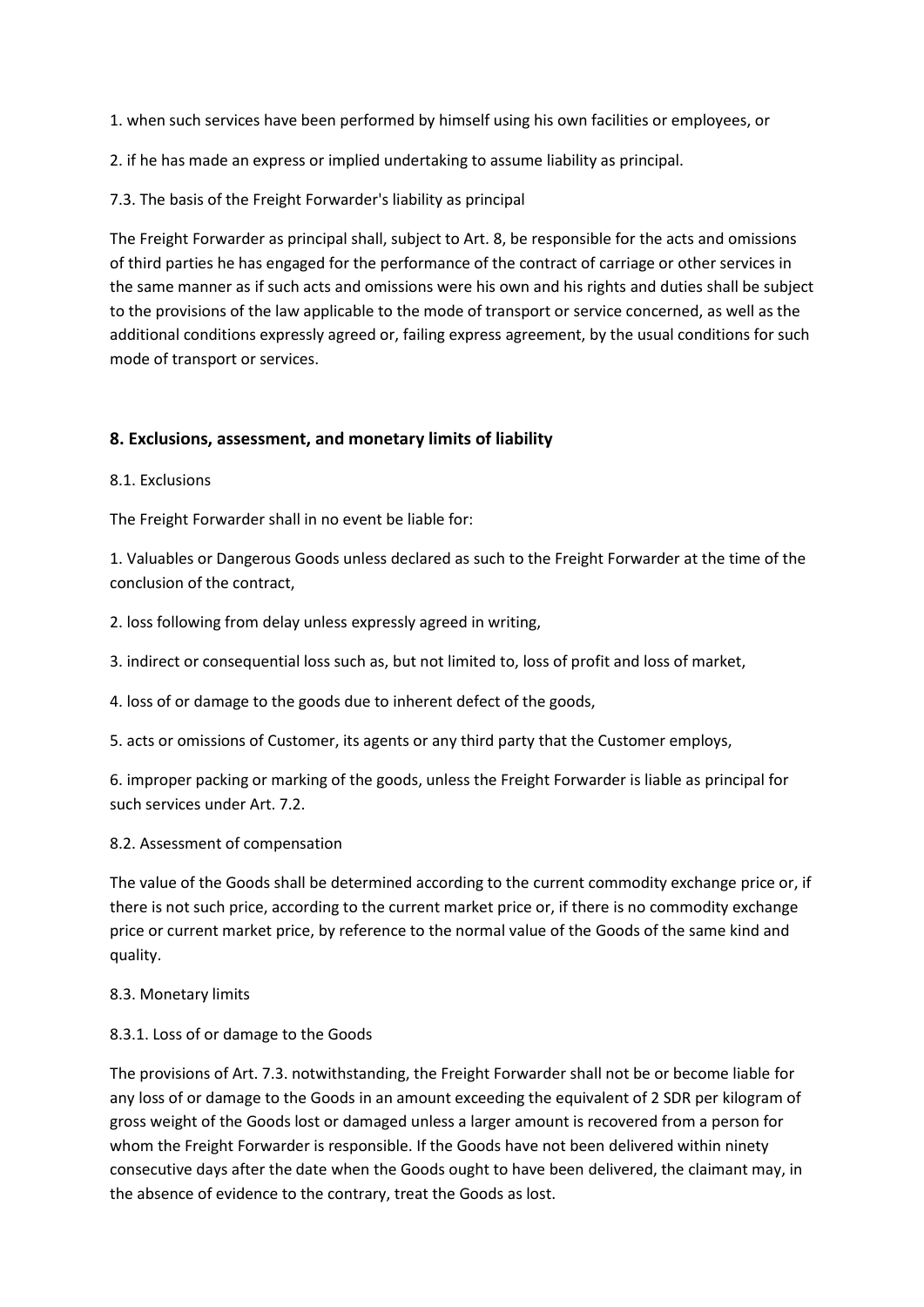#### 8.3.2. Limitation of liability for delay

If the Freight Forwarder is liable in respect of loss following from delay, such liability shall be limited to an amount not exceeding the remuneration relating to the service giving rise to the delay.

#### 8.3.3. Other type of loss

The provisions of Art. 7.3. notwithstanding, the Freight Forwarder's liability for any type of loss not mentioned in 8.3.1. and 8.3.2. shall not exceed the total amount of ...... SDR<sup>1</sup> for each incident unless a larger amount is received from a person for whom the Freight Forwarders is responsible.

### **9. Notice**

#### 9.1.

Unless notice of loss of or damage to the Goods, specifying the general nature of such loss or damage, is given in writing to the Freight Forwarder by the person entitled to receive the Goods when they are handed over to him, such handing over is prima facie evidence of the delivery of the Goods in good order and condition. Where such loss or damage is not apparent, the same prima facie effect shall apply if notice in writing is not given within 6 consecutive days after the day when the Goods were handed over to the person entitled to receive them.

#### 9.2.

With respect to all other loss or damage, any claim by the Customer against the Freight Forwarder arising in respect of any service provided for the Customer or which the Freight Forwarder has undertaken to provide shall be made in writing and notified to the Freight Forwarder within 14 days of the date upon which the Customer became or should have become aware of any event or occurrence alleged to give rise to such claim. Any claim not made and notified as aforesaid shall be deemed to be waived and absolutely barred except where the Customer can show that it was impossible for him to comply with this time limit and that he has made the claim as soon as it was reasonably possible for him to do so.

#### **10. Time bar**

1

The Freight Forwarder shall, unless otherwise expressly agreed, be discharged of all liability under these Rules unless suit is brought within 9 months after the delivery of the Goods, or the date when the Goods should have been delivered, or the date when failure to deliver the Goods would give the consignee the right to treat the Goods as lost. With respect to other loss than loss of or damage to the Goods the 9 months period should be counted from the time when the failure of the Freight Forwarder giving right to the claim occurred.

 $1$  The maximum liability amount is intentionally left open and has to be completed according to the situation in the country where the Model Rules are applied.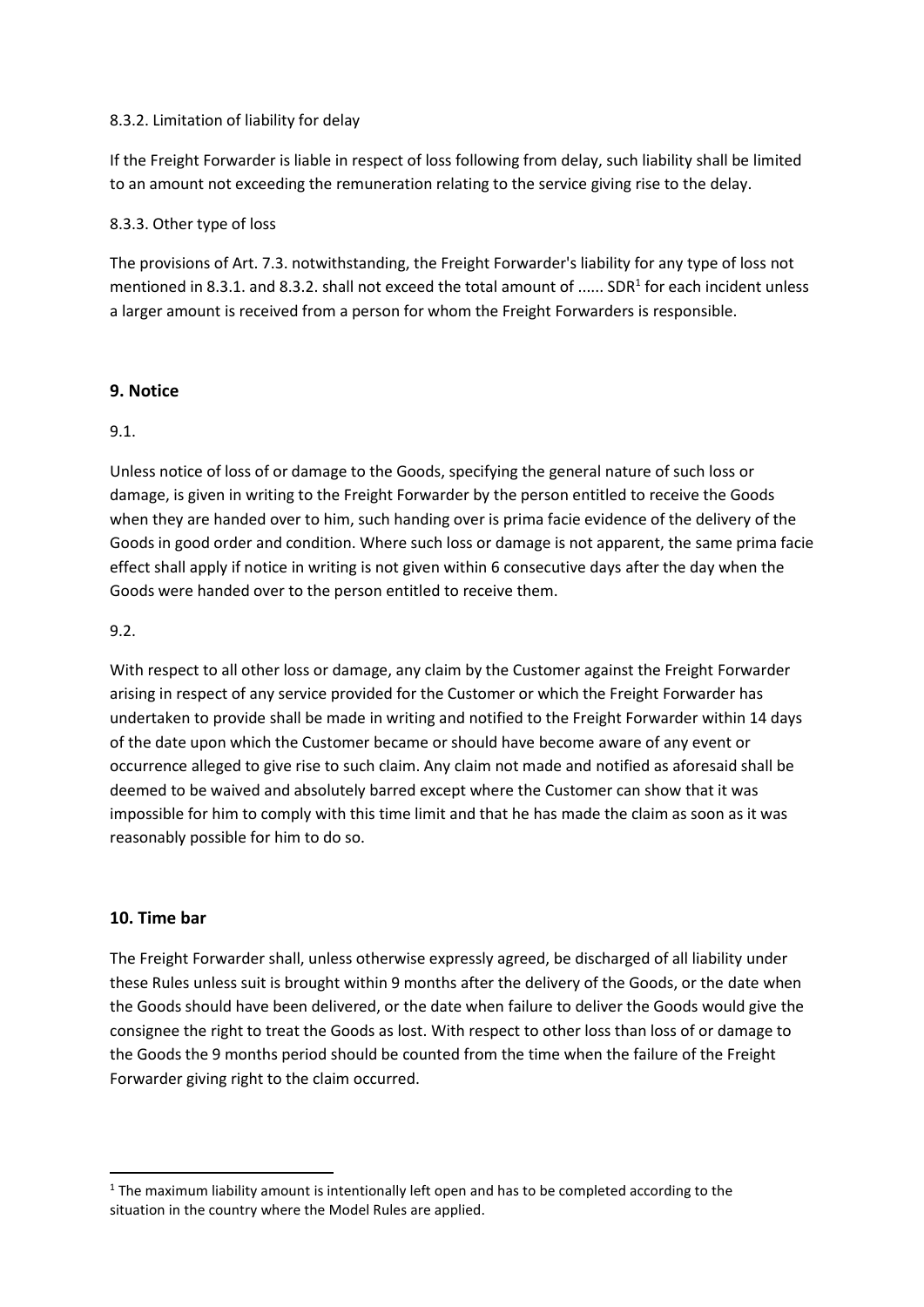### **11. Applicability to actions in tort**

These Rules apply to all claims against the Freight Forwarder whether the claim be founded in contract or in tort.

### **12. Liability of servants and other persons**

These Rules apply whenever any claim is made against a servant, agent or other person the Freight Forwarder engaged for the performance of the service (including any independent contractor) whether such claims are founded in contract or in tort, and the aggregate liability of the Freight Forwarder and such servants, agents or other persons shall not exceed the limit applicable to the service concerned as expressly agreed between the Freight Forwarder and the Customer or following from these Rules.

## **PART III. THE CUSTOMER'S OBLIGATIONS AND LIABILITY**

### **13. Unforeseen circumstances**

In the event that the Freight Forwarder, in case of unforeseen circumstances, acts in the best interest of the Customer extra costs and charges have to be borne by the Customer.

### **14. No set-off**

All monies due shall be paid without any reduction or deferment on account of any claim, counterclaim or set-off.

### **15. General lien**

The Freight Forwarder shall, to the extent permitted by the applicable law, have a general lien on the Goods and any documents relating thereto for any amount due at any time to the Freight Forwarder from the Customer including storage fees and the cost of recovering same, and may enforce such lien in any reasonable manner which he may think fit.

### **16. Information**

The Customer shall be deemed to have guaranteed to the Freight Forwarder the accuracy, at the time the Goods were taken in charge by the Freight Forwarder, of all particulars relating to the general nature of the Goods, their marks, number, weight, volume and quantity and, if applicable, to the dangerous character of the Goods, as furnished by him or on his behalf.